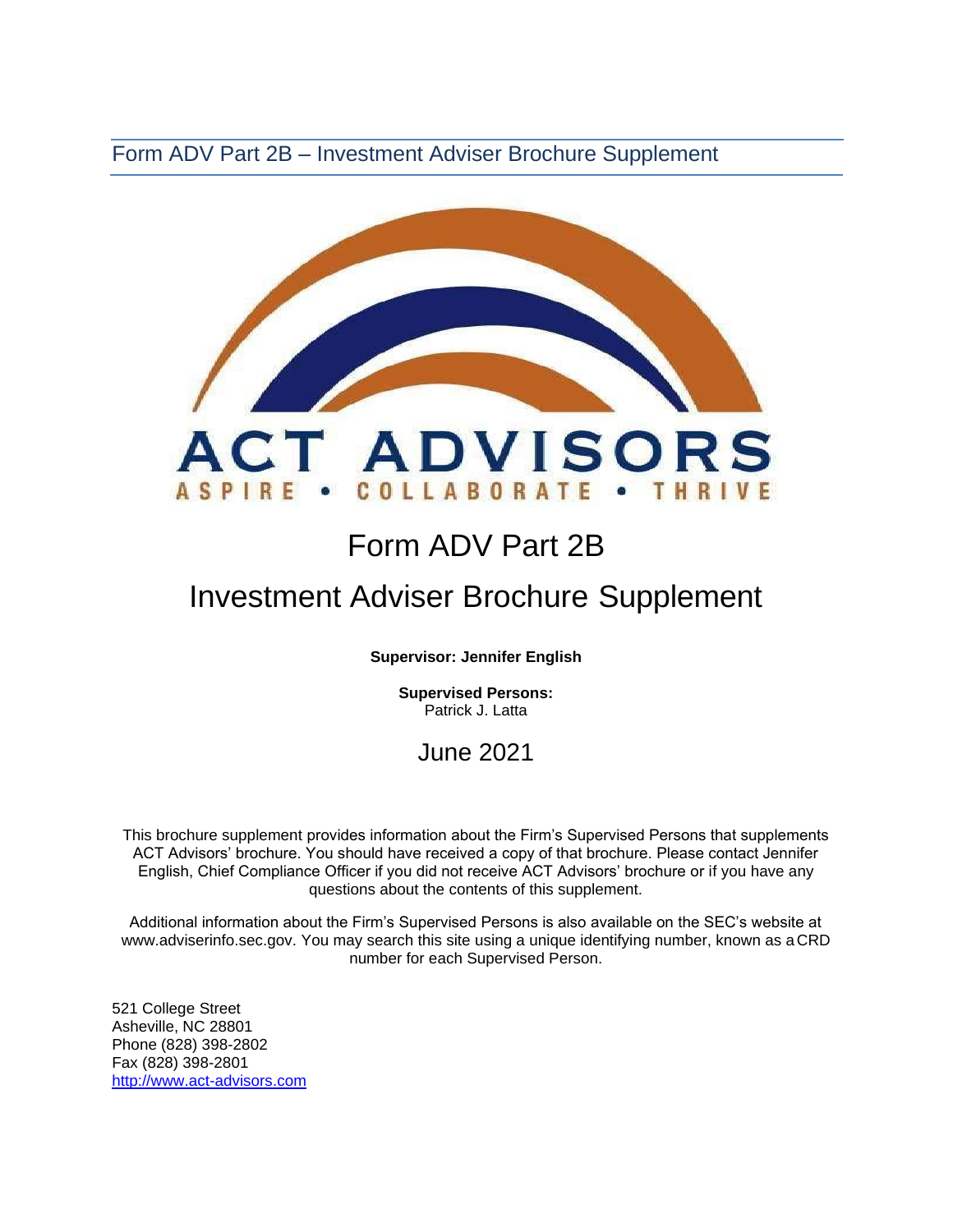### Educational Background and Business Experience

ACT Advisors (the Firm) generally requires that its Investment Advisor Representatives (IARs) have a bachelor's degree or equivalent experience and further coursework demonstrating knowledge of financial planning and tax planning. Additionally, advisers must have work experience that demonstrates their aptitude for financial planning and investment management.

| Patrick J. Latta<br>CRD #4395019                                                                  | <b>Born 1964</b> |
|---------------------------------------------------------------------------------------------------|------------------|
| <b>Employment History:</b>                                                                        |                  |
| <b>ACT Advisors, LLC</b><br><b>Investment Advisor Representative</b>                              | $2015 -$ Present |
| <b>LPL Financial, LLC</b><br><b>Registered Representative</b>                                     | $2015 -$ Present |
| Valic Financial Advisors, Inc.<br>Registered Representative and Investment Advisor Representative | $2001 - 2015$    |

#### **Formal Education after High School:**

University of North Carolina, BA Economics

#### Disciplinary Information

Mr. Latta has not been involved in any activities resulting in a disciplinary disclosure.

### Other Business Activities

Mr. Latta is a Registered Representative with LPL Financial LLC, a registered brokerdealer and member of FINRA. In such capacity, Mr. Latta sells securities through LPL Financial and receives normal and customary commissions and other types of compensation, for example, mutual fund 12b-1 fees or variable annuity trails. The potential for receipt of commissions and other compensation when Mr. Latta directs securities transactions for client accounts through LPL, may give Mr. Latta an incentive to recommend investment products based on the compensation received, rather than on the client's needs. However, Mr. Latta will only recommend securities transactions that he believes are suitable for the client's account.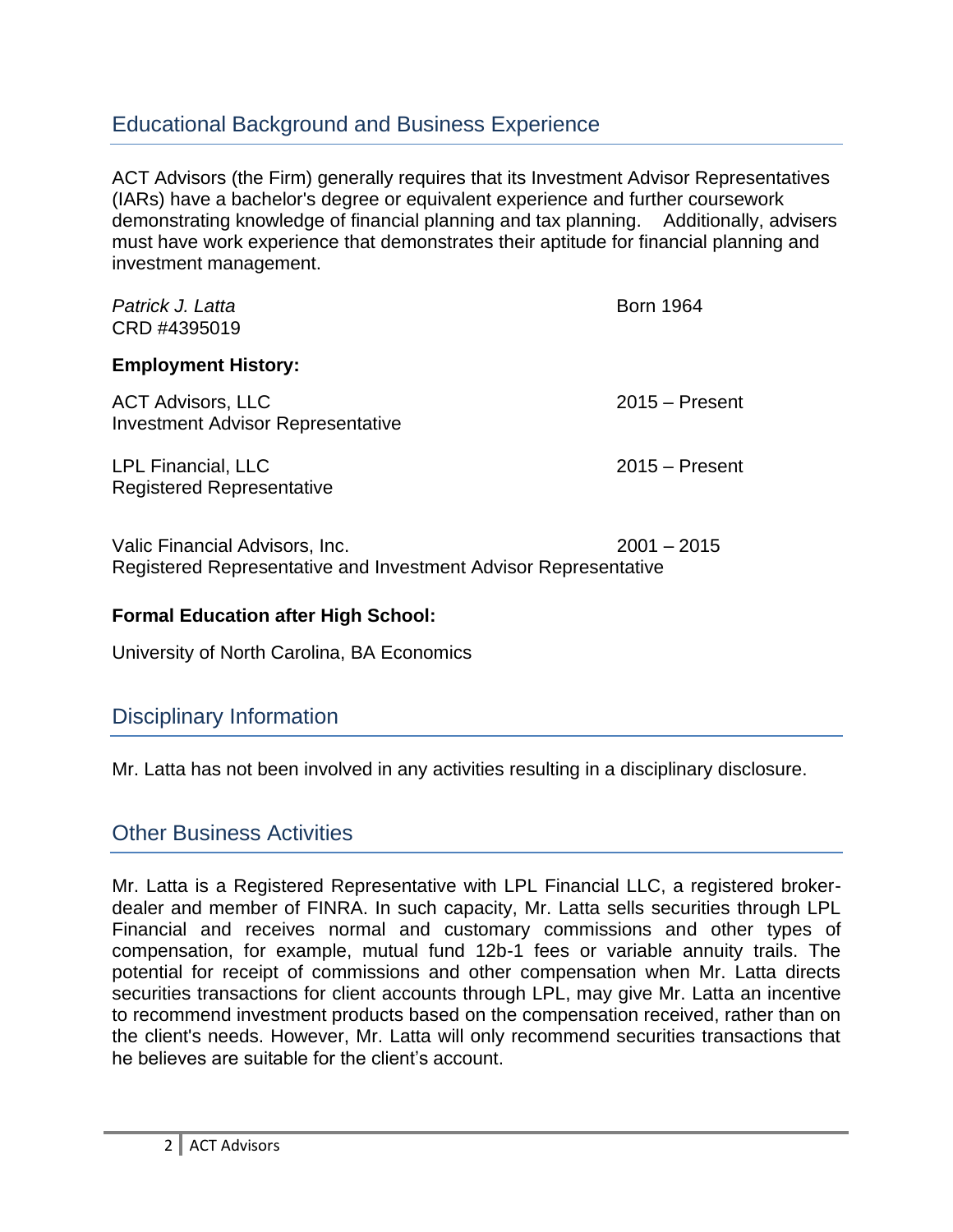Mr. Latta is licensed as an insurance agent or broker and may be appointed with several insurance companies. He may earn separate compensation for transactions implemented through various insurance companies. Insurance compensation will be separate and distinct from investment advisory fees charged by the Firm.

These Outside Business Activities do not create a material conflict of interest with clients.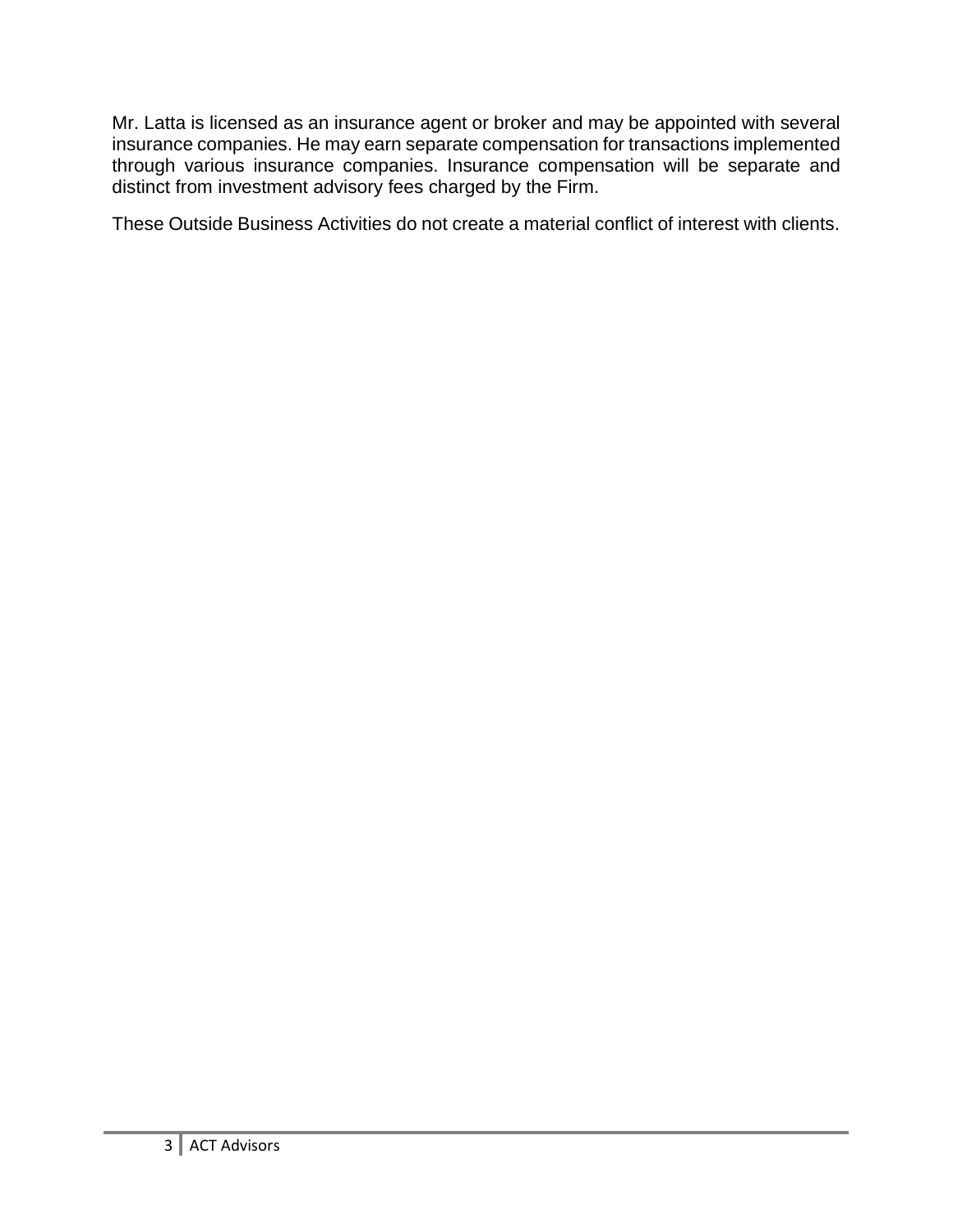Mr. Latta may receive economic benefits from persons other than clients in connection with advisory services. However, when Mr. Latta provides investment advisory services, he is a fiduciary under the Investment Advisers Act and has a duty to act in your best interest and to make full and fair disclosure to you of all material facts and conflicts of interest.

Mr. Latta provides services in an Asset Management account and may recommend mutual funds or other investment instruments. Loaded or commission bearing mutual funds are not permitted in an Asset Management account. Some of these mutual funds may pay distribution or service fees (e.g., 12b-1 fees) to the custodian (LPL Financial or TD Ameritrade).

Mr. Latta may receive compensation from product sponsors. Compensation may include such items as gifts valued at less than \$100 annually, an occasional dinner or ticket to a sporting event, or reimbursement in connection with educational or training events or marketing or advertising initiatives. Such compensation may not be tied to the sale of any products.

Mr. Latta receives compensation as a result of your participation in custodian (LPL Financial or TD Ameritrade) advisory programs. The custodian may share a portion of the account fee you pay with him, which may be more than what he would receive at another investment advisor firm. This compensation may also include other types of compensation, such as bonuses, awards, other things of value and/or program benefits offered by LPL Financial or TD Ameritrade. LPL Financial or TD Ameritrade may pay him in different ways, such as payments based on production, awards of stock options to purchase shares, reimbursement of fees that he may pay to LPL Financial or TD Ameritrade for items such as administrative services, and other things of value such as free or reducedcost marketing materials, payments in connection with the transition of association from another broker/dealer or investment advisor firm to LPL Financial or TD Ameritrade, advances of advisory fees, or attendance at LPL Financial or TD Ameritrade national conferences or top producer forums and events.

LPL Financial or TD Ameritrade may pay Mr. Latta this compensation based on his overall business production and/or on the amount of assets serviced in LPL Financial or TD Ameritrade advisory programs. Therefore, the amount of this compensation may be more than what he would receive if a client participated in other LPL Financial or TD Ameritrade programs, programs of other investment advisor firms or paid separately for investment advice, brokerage, and other client services. Therefore, he may have a financial incentive to recommend an advisory program over other programs and services. However, he may only recommend a program or service that he believes is suitable for you.